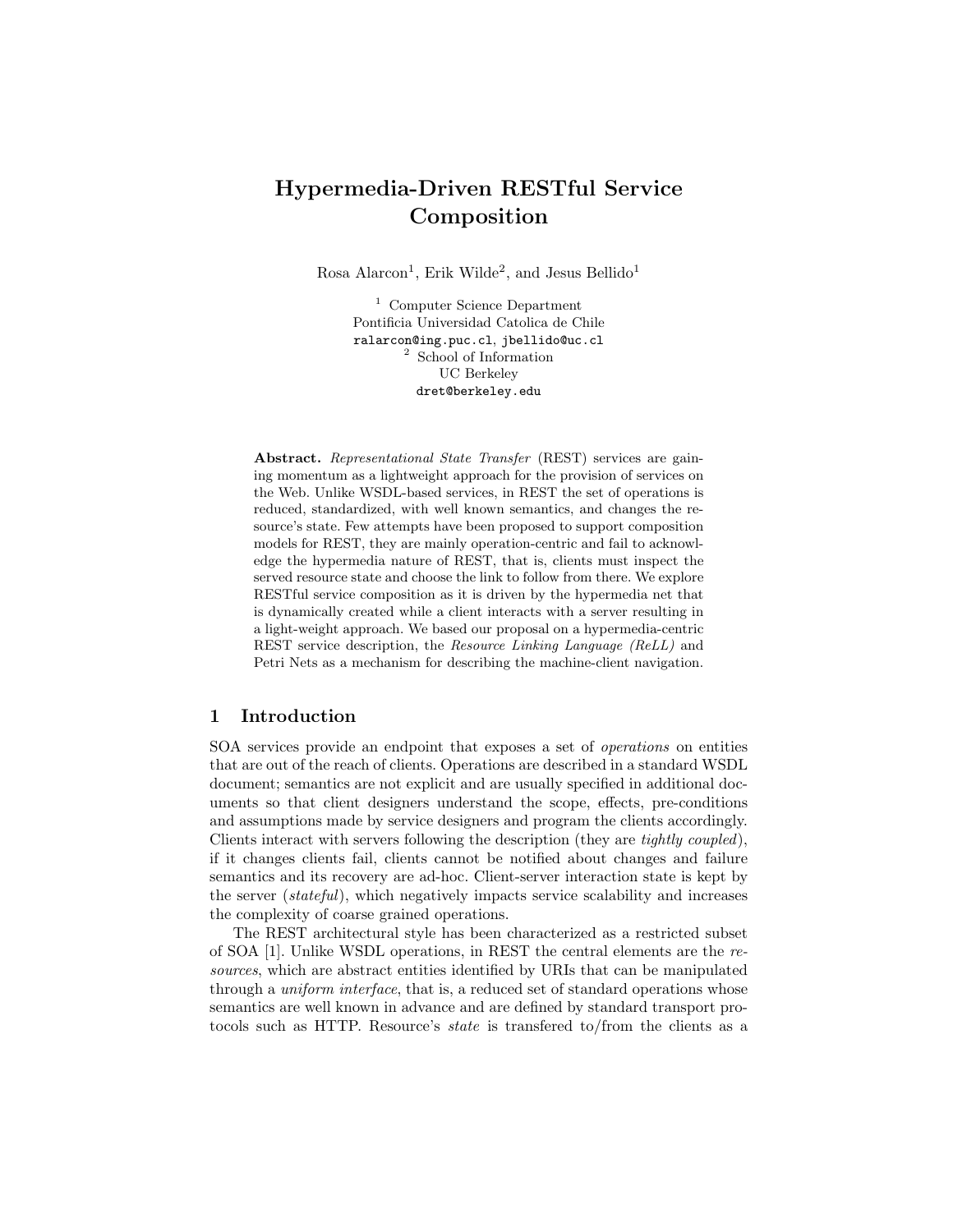consequence of executing the standard operations. The state is portrayed to the clients by means of representations, which are documents serialized according to specific media types (e.g. XML), and contain hyperlinks to related resources, and controls that allow clients to perform operations and change resources' state (e.g. <link=URI rel="service.POST">, <form ...>, etc.). There is no guarantee that the operations, the resources or even the network remain available or unchanged, however, there is a uniform failure interface (i.e. standard protocol error codes) with well known semantics that allow clients to recover accordingly.

A REST service is not an endpoint but a web of interconnected resources, with an underlying hypermedia model that determines not only the relationships among resources but also the possible net of resource state transitions. REST clients discover and decide which links/controls to follow/execute at run-time. This constraint is known as HATEOAS (Hypermedia As The Engine Of Application State). Hence, it is possible to provide a single or a small set of URIs as entry-points to the whole service web or a subset of it. REST services consider humans as its principal consumer and they are expected to drive resource discovery and state transition by understanding the representation content. The lack of a machine-readable description forces REST service providers to describe their APIs in natural language which makes difficult to properly design machineclients RESTful services are becoming a promising technology and recently is being studied as an infrastructure layer for supporting service composition and business processes. Recent proposals, however, heavily rely on the operationbased model neglecting the hypermedia characteristics of REST. In this paper, we explore the impact of the hypermedia (HATEOAS) property for supporting machine-clients that implement RESTful service composition. Unlike current approaches, we based our strategy on a service description called ReLL [\[2\]](#page-9-0), that is also based on the hypermedia property. The approach allow us to implement a machine client that is able to perform dynamic discovery of REST resources.

This paper is organized as follows, Section 2 present related work in both REST composition and REST description; Section [3](#page-3-0) briefly presents ReLL, the Resource Linking Language for REST service description; Section [4](#page-4-0) introduces an example to illustrate a composition model and language based on Petri Nets; and Section [5](#page-9-0) presents conclusions and future work.

# 2 Related work

In [\[3\]](#page-9-0) composition requirements specific to REST services are identified, such as, dynamic late binding, that is the resource's URI to be consumed is known only in run-time; the composition technique must support the REST uniform interface; dynamic typing, methods may require parameters with types known only on run-time; content type-negotiation, the representations' media type for the component services as well as the composed service can be negotiated; and clients should be able to inspect the state of the composition.

JOpera [\[3\]](#page-9-0) satisfies such requirements, and it is one of the most mature platforms for supporting REST services composition. JOpera provides a visual language for defining a *control flow* and a *data flow transfer* graphs, as well as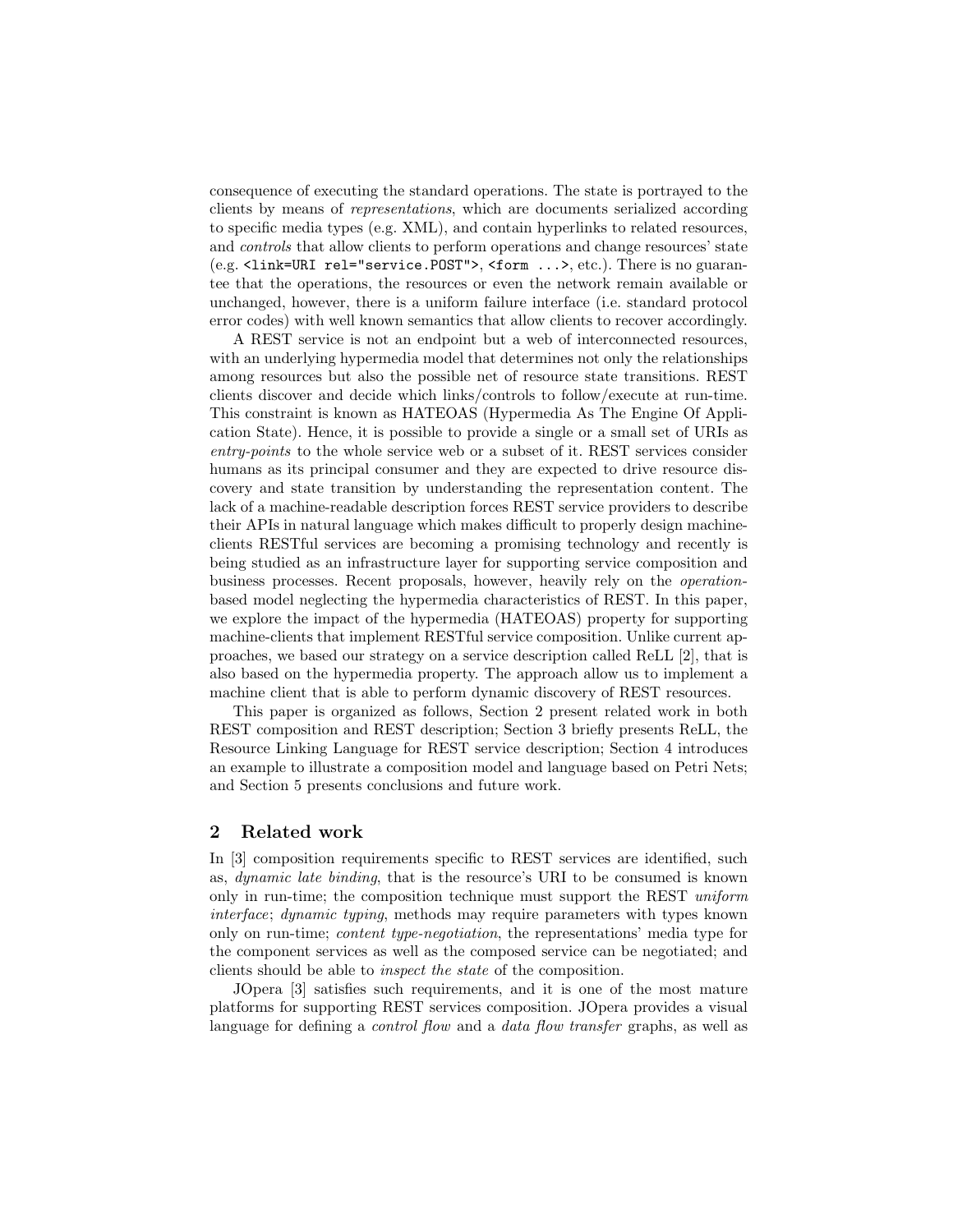an execution engine for the resulting workflow. Nodes in the control flow graph represent tasks that are dynamically bound to adapters such as local UNIX programs, services invocation, etc., and "glue" adapters that perform local computations (e.g. XPath queries, XSLT transformations, etc.). Tasks and adapters have input and output parameters, for instance, HTTP adapter parameters are: Method, URI, Body and headers (headin). Adapter invocation order is regulated by control tasks that define conditional synchronization points, conditional loops, and forks. The data flow graph makes explicit the data flow between tasks and the resulting composition is written as a BPEL extension for REST [\[4\]](#page-9-0).

Similarly, Bite [\[5\]](#page-9-0) proposes a BPEL-inspired workflow composition language describing both control and data flow. Bite partially supports an HTTP-based uniform interface, dynamic typing, state inspection (both GET and POST). Regarding dynamic late binding, Bite can mint URIs for resources created, but can not inspect representation content and selectively retrieve the URIs served by the service. In both JOpera and Bite, the composition workflow is seen as a unique composed resource. In  $[6]$ , it is possible to inspect the state of the workflow instance (i.e. the composed resource or case) and the tasks that compose it. State transition is modeled as links following a URI template that can change dynamically. Tasks progression is driven by humans and no automatic support is provided to retrieve and follow the links embedded in the representation.

Decker [\[7\]](#page-9-0), presents a formal model for REST process enactment based on Petri Nets, PNML (Petri Net Markup Language), and an execution engine. They partially support dynamic late binding by minting URIs for created resources but do not support the HATEOAS constraint, neither complex guard conditions such as authentication, nor content negotiation (only XML as media type).

On the other hand, it is argued that a service description introduces a contract between clients and servers and hence some degree of coupling. In practice, service developers provide informal documents for its REST APIs describing the resource types, the set of *entry points* (static URIs) and URI patterns for the resources, authentication mechanisms, protocols, operations and media types, and even representation content samples, so that machine-clients can be designed accordingly. Documents may end up outdated, inaccurate or unclear, forcing developers to engage in trial-error phases to accommodate such changes.

A few languages have been proposed to create RESTful services description. For instance, the Web Application Description Language (WADL) [\[8\]](#page-9-0) describes RESTful services as resources identified by URI patterns, media types and the schemas of the expected request and response. Representations support parameters that can contain links to another resources. WADL does not support link discovery or link generation for new resources, the resulting model is operationcentric and introduces additional complexity with unclear benefits for both human and machine-clients. Other proposals such as WRDL (Web Resource Description Language), and WDL (Web Description Language) [\[4\]](#page-9-0), introduce less complex descriptions to model resources, but they focus also on the operations allowed for each particular resource and their input and output parameters and do not support the HATEOAS property.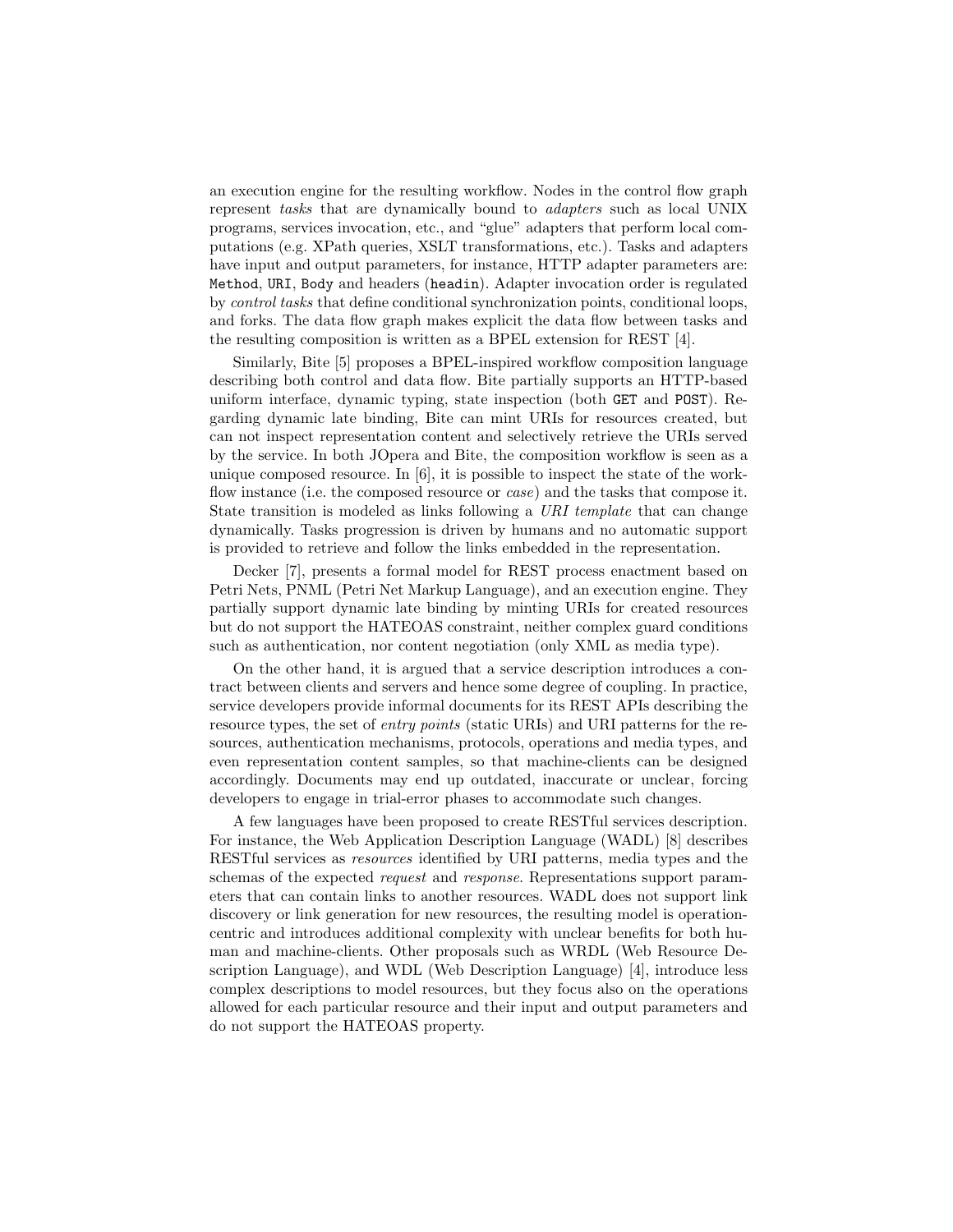## <span id="page-3-0"></span>3 Resource Linking Language (ReLL)

In [\[2\]](#page-9-0) we introduced ReLL, the *Resource Linking Language*, which describes REST services with emphasis on the hypermedia characteristics of the model. Figure 1 presents the metamodel that comprises the main constraints of REST and is the basis for ReLL. A ReLL XML Schema has been also produced [\[2\]](#page-9-0) and is used to write ReLL XML descriptions. A snippet, written in ReLL, describing a requestToken resource is shown in Figure [2.](#page-4-0) A REST service exposes a set of one or more resources each with a unique identifier (xml:id), names and descriptions (human-readable labels) and optionally constraints for the expected resources, such as a uri pattern for the expected (match) resource URI (so that a machine client can identify a URI change). A resource may have multiple representations, which are the serialization of the resource in some syntax or media type. Representations can define schemas for validation of input data.



Fig. 1. ReLL Metamodel

Each representation can contain any number of links that can be retrieved through selectors written in a language (selector type) that suits the representation media type. For instance, XPath (XML Path Language) expressions for XML-based representations since they allow structured selections within XML document trees. Selectors have a name and refer also to a location in the representation (e.g. the content or the metadata such as HTTP headers). Links relate resource's representations with other resource type (instead of a resource URI) as indicated by the target, in order to avoid coupling with the resources' naming scheme. A link can also specify a protocol and it is possible to mint or generate a URI by executing an expression (e.g. a concatenation written in XPath). ReLL allows also to annotate resources and links with types, so that application domain semantics can be explicitly declared without requiring changes in the existent resources.

A machine-client can use the description to automatically and selectively retrieve the underlying web of resources. For instance, in [\[9\]](#page-9-0), RESTler, a Web crawler uses ReLL descriptions to retrieve resources from a Web site, and REST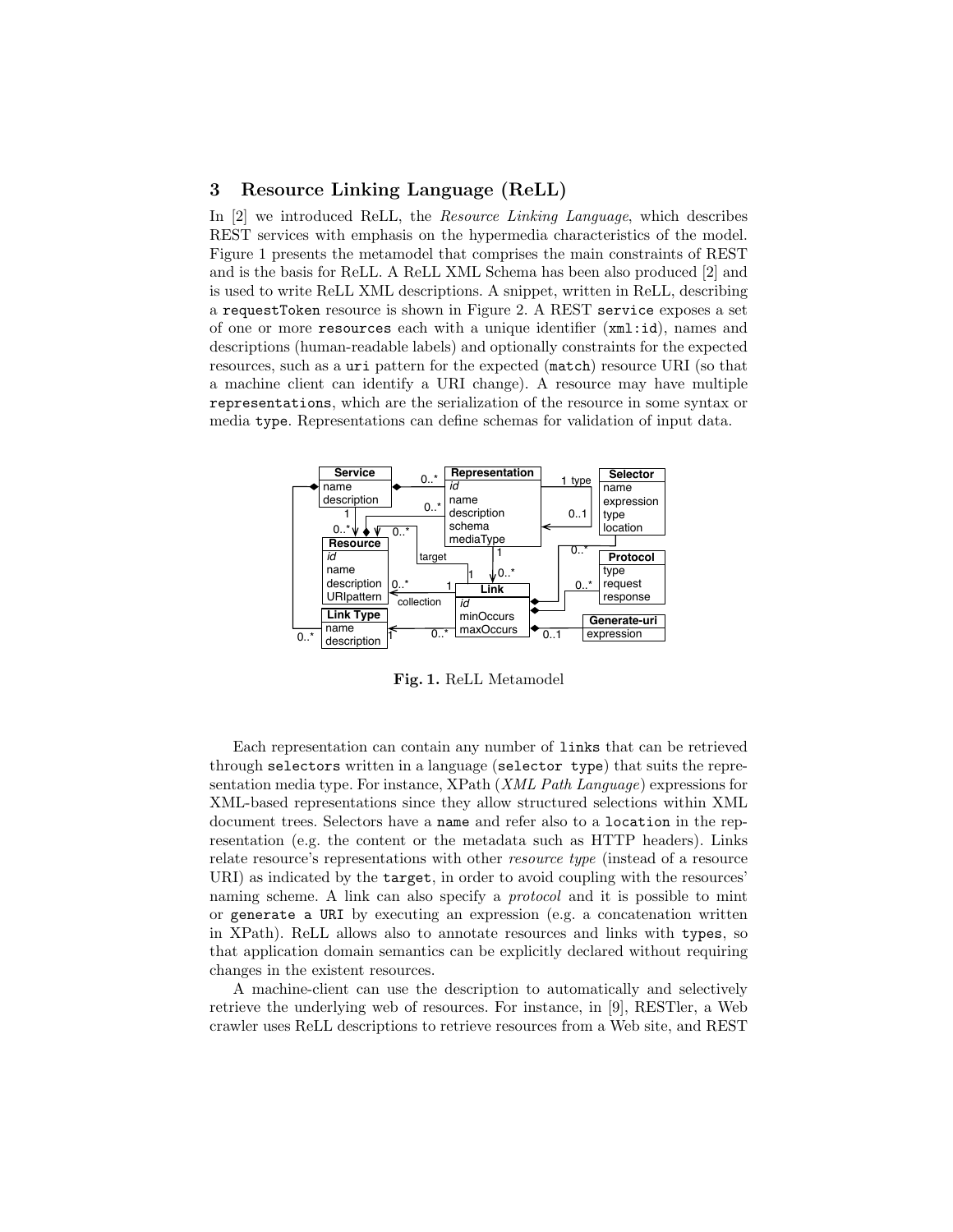```
<resource xml:id="requestToken">
    <uri match="https://api.linkedin.com/uas/oauth/requestToken" type="regex"/>
   <representation xml:id="requestToken-text" type="iana:text/plain">
      <name>oauth_token request parameters</name>
       <link xml:id="authorizeRq" type="request" target="authorize" minOccurs="0" maxOccurs="1">
         <selector name="oauthUri" select="oauth_request_auth_url=[a-zA-Z0-9\-\%\.]+" type="regex"/>
         <selector name="oauthToken" select="oauth_token=[a-zA-Z0-9\-]+" type="regex"/>
         <generate-uri xpath="concat($oauth_url,'?',$oauth_token)"/>
          <protocol type="http">
             <request method="get"/>
             <response media="iana:text/plain"/>
         </protocol>
       </link>
    </representation>
</resource>
<resource xml:id="authorize">
   <uri match="https://api.linkedin.com/uas/oauth/authorize\?oauth_token=[a-zA-Z0-9\-]*" type="regex"/>
 </resource>
```


APIs (Twitter, and Google Calendar). Since domain semantics are explicitly supported, it is possible to transform the retrieved resources to its *semantic* counterpart through XSLT, and integrate the services at the semantic level. For instance, in [\[10\]](#page-9-0) resources from four REST services (Flickr, Twitter, a Web site and a User mapping) are transformed to RDF, and integrated so that SPARQL queries can consider the resulting graph.

## 4 REST service composition

#### 4.1 OAuth, LinkedIn and Facebook, a composition example

We illustrate these ideas by composing two REST services, LinkedIn and Facebook. A machine-client will retrieve the SocialNetwork (contacts and friends) from both sources and will provide an XML representation of the merged data. Entities (top rectangles in each thread) represent REST resources. Both services require user authentication based on the OAuth protocol, though with different versions, 1.0 for LinkedIn (Figure [3a](#page-5-0)) and 2.0 for Facebook (Figure [3b](#page-5-0)). This difference imply variations in the client-server conversation as well as the passed values. Client-server interaction occurs between the machine-client and the resources implementing the steps of the protocol (e.g. generate a request Token, authorize, and generate an accessToken). Part of the interaction occurs out of band, as a separate conversation between the service provider and the user. Some parameters are sent to/from the server in the message body, others in the Headers, some messages must be signed, and some parameters are used as inputs for the next client-server interaction step.

The HATEOAS constraint is extensively used in Web content (i.e. it contains embed hyperlinks and controls) and is in great part responsible for the Web popularity since it allows users to dynamically discover material they are interesting in, but unfortunately it is not considered yet by REST API designers, that is,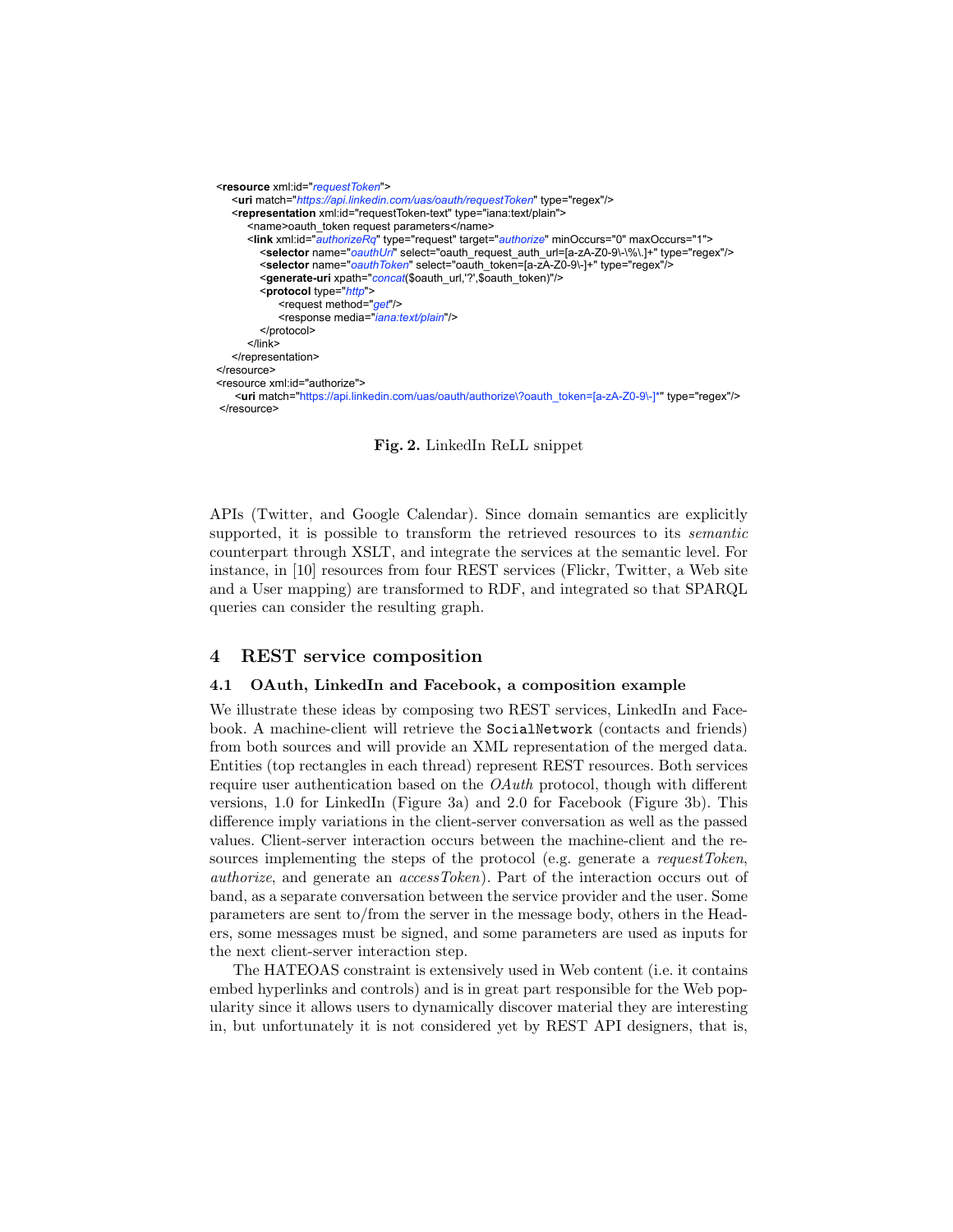<span id="page-5-0"></span>

Fig. 3. OAuth sequence diagram for LinkedIn (a) and Facebook (b)

representations typically do not include hyperlinks but data fields that serve to generate or mint the URIs to follow. This practice introduces a strong coupling between clients and servers and forces machine-clients to mint their own URIs

### 4.2 A Petri Net model

We are interested in the development of machine-clients that enable service composition, so that B2B or mashups involving REST services could be easily developed. The HATEOAS constraint becomes fundamental provided that machine-clients can understand the semantics of the links and controls served in the representations. A ReLL document describes in a declarative way a partial (or whole) view of the web of resources, its domain semantics and the mechanisms required to navigate across such web, and hence, provides machine-clients access to a basic semantic model at a protocol and application level.

In [\[7\]](#page-9-0), a formalization for service nets implementing RESTful processes is introduced. A service net is a colored Petri Net represented by a tuple  $S =$  $(\mathcal{P}, \mathcal{T}, \mathcal{F}, \mathcal{F}_{read}, T_S, T_R, init, g, uri)$ , where  $\mathcal{P}$  and  $\mathcal{T}$  are disjoint sets of places and transitions. Places represent states that contain tokens with multiple attributes, and transitions represent activities that can be guarded; transitions are fired when all the tokens in the corresponding input place arrive. Places and transitions are connected through arcs.  $\mathcal F$  represents the set of flows, and  $\mathcal{F}_{read}$  the set of read arcs (GET).  $\mathcal{T}_{S}, \mathcal{T}_{R}$  correspond to the disjoint sets of send and receive transitions (also called communication transitions), init is the initial marking, that is, the function that initially assigns multiple tokens (with values serialized as XML documents) to places,  $q$  is a function that assigns guard conditions to transitions and conditions are combinations of XML serialized input documents, and uri is a function that assigns URIs to tuples of communication transitions  $(T_S, T_R)$  and combinations of XML serialized input documents, this feature allows the model to generate URIs. According to Decker, REST service composition is defined as the merge of send and receive transitions offered by senders and receivers that belong to separate service nets. One token is assigned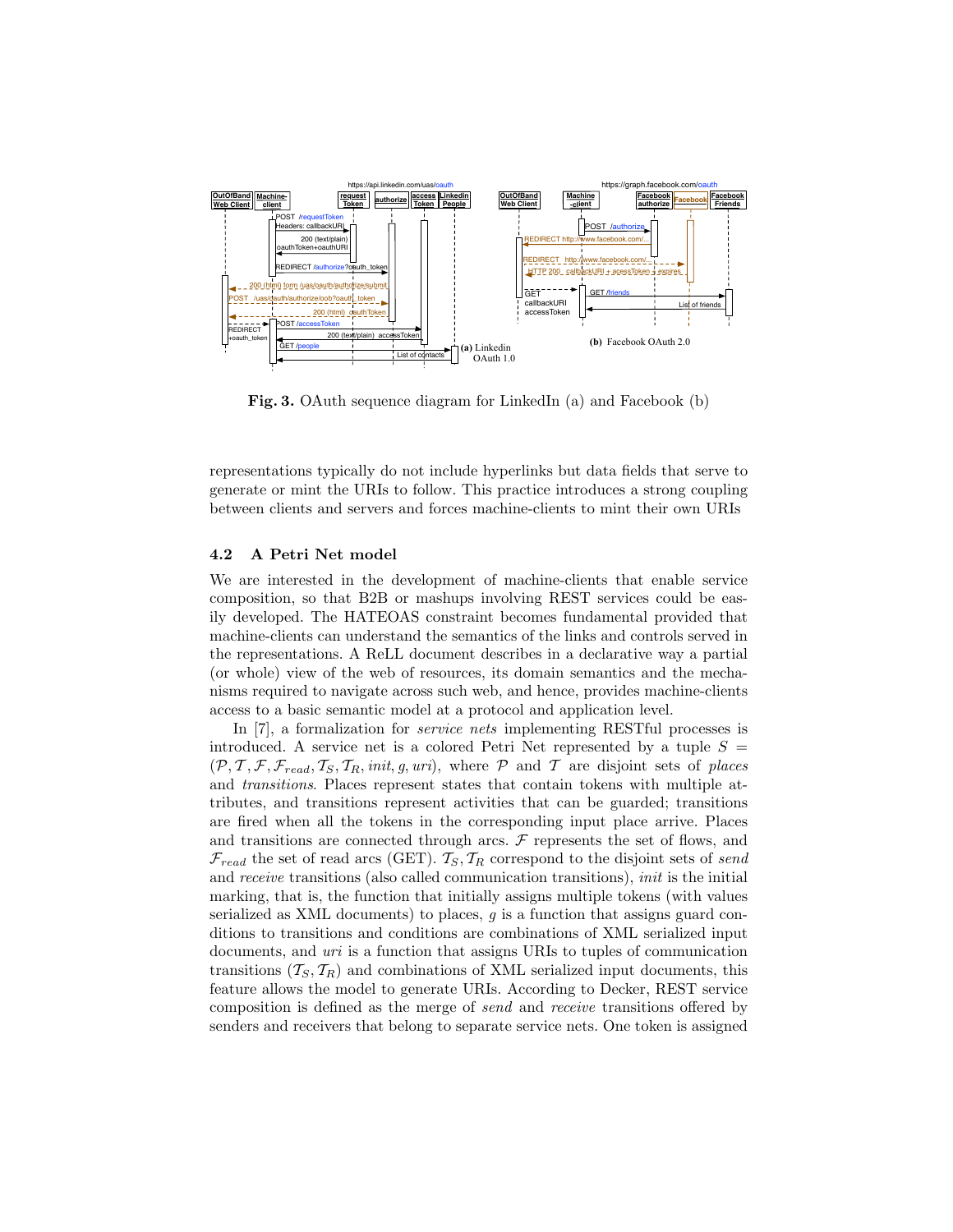<span id="page-6-0"></span>to an input place and removed to an output place when a transition fires. In the case of read arcs, tokens are not removed from input places and there is no functional dependency between tokens.

Dynamic late binding in this model, is implemented by receive transitions  $(\mathcal{T}_R)$  that take input tokens to generate new URIs called here dynamic ports. The rules for uploading information into tokens and for generating new URIs are not presented, but this is not a trivial task since it may require parsing information, encrypting, digital signatures, store information into headers, etc.



Fig. 4. A PetriNet for the composed resource: socialNetwork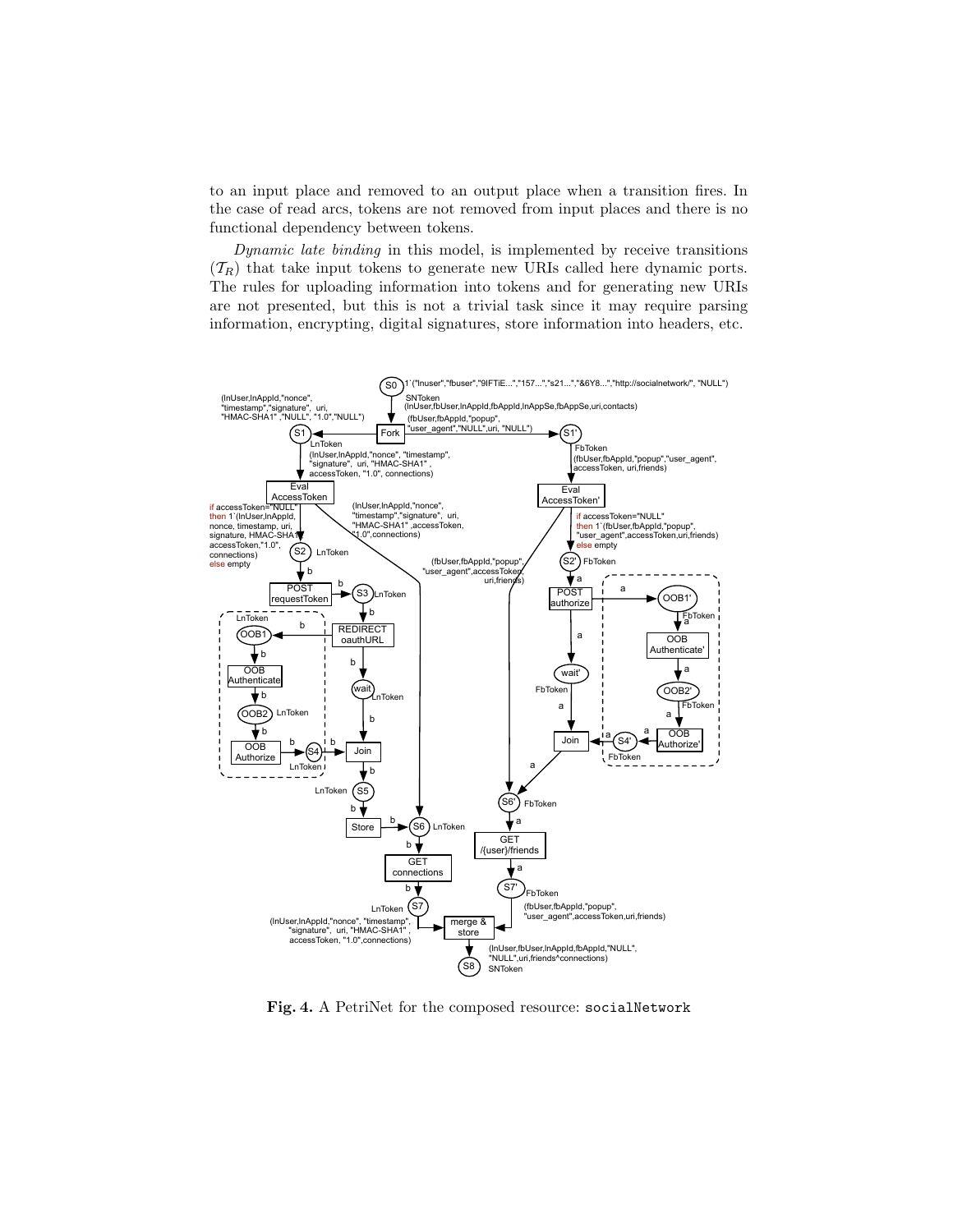This feature is fundamental in real life scenarios, as is shown by a popular language used for service composition in the industry, namely BPEL, which supports data transformation by means of XPath and XQuery expressions; or JOpera which uses a library of extensible adapters to satisfy the same requirement. The other aspect of *dynamic late binding*, that is, to inspect representation's content and determine from there the URI of a send transition (i.e. the HATEOAS constraint) is not discussed.

The colored Petri Net shown in Figure [4](#page-6-0) corresponds to the example of Section [4.1.](#page-4-0) It implements a socialNetwork resource that composes resources from LinkedIn and Facebook. The Petri Net was modeled and simulated using a CPN tool. Places (circles) represent states of the composed resource; tokens (set of attributes) are shown near places (e.g. LnToken); places receive a determined type of token and transitions provide the mapping between tokens with different attributes. Places and transitions within dotted rectangles and labeled as OOBn (Out Of Band) and refer to interaction controlled by the REST OAuth service, the machine client has not control nor access to such resources but only waits until the flow is redirected through a receiving transition. Transitions may have guard conditions (if), perform internal tasks (e.g. EvalAccessToken, Store, etc), pass values or perform HTTP requests to external REST services (POST, GET, Redirect, etc.), corresponding to sender transactions  $(\mathcal{T}_S)$  in Decker's model. An input place (e.g.  $SO$ ) can receive HTTP messages such as POST.

## 4.3 ReLL based dynamic late binding

The Petri Net is also modeled in XML as a simplified version of PNML (Figure [5\)](#page-8-0). Concerns are separated in three layers: the REST service resources layer (which may introduce new resources when composing services (e.g. [http:](http://ing.puc.cl/socialNetwork) [//ing.puc.cl/socialNetwork](http://ing.puc.cl/socialNetwork)); the ReLL service descriptions layer (which supports dynamic late binding); and the Petri Net model layer, that drives the client-server interaction.

Consider Figure [4,](#page-6-0) once the socialNetwork resource receives a POST, a token is generated and a Fork operation is performed separating the original token in two, one for each source service (LinkedIn and Facebook). Figure [5](#page-8-0) details the token received at s1, it declares key-value pairs that were received in the POST request header, must be generated on run-time (e.g. timestamp), or are part of the machine-client internal state (e.g. cokies). Transition Eval Access Token evaluates whether the attribute accessToken (in this case, for LinkedIn) is set, and a guarded condition determines the next place. If the attribute is not set, tokens are moved to  $s\mathcal{Q}$  and the OAuth authentication process begins by triggering the POST requestToken transition.

This transition sends a message to LinkedIn's requestToken resource, the machine-client expects a response of type requestToken, text/plain (see Fig-ure [2\)](#page-4-0). The response is the input for the  $s3$  place and a new token (LnToken) will be minted by executing the regular expressions defined for **oauthUri** and oauthToken variables in the ReLL description. The URI for the REDIRECT transition will be minted by following the ReLL instructions for the authorizeRq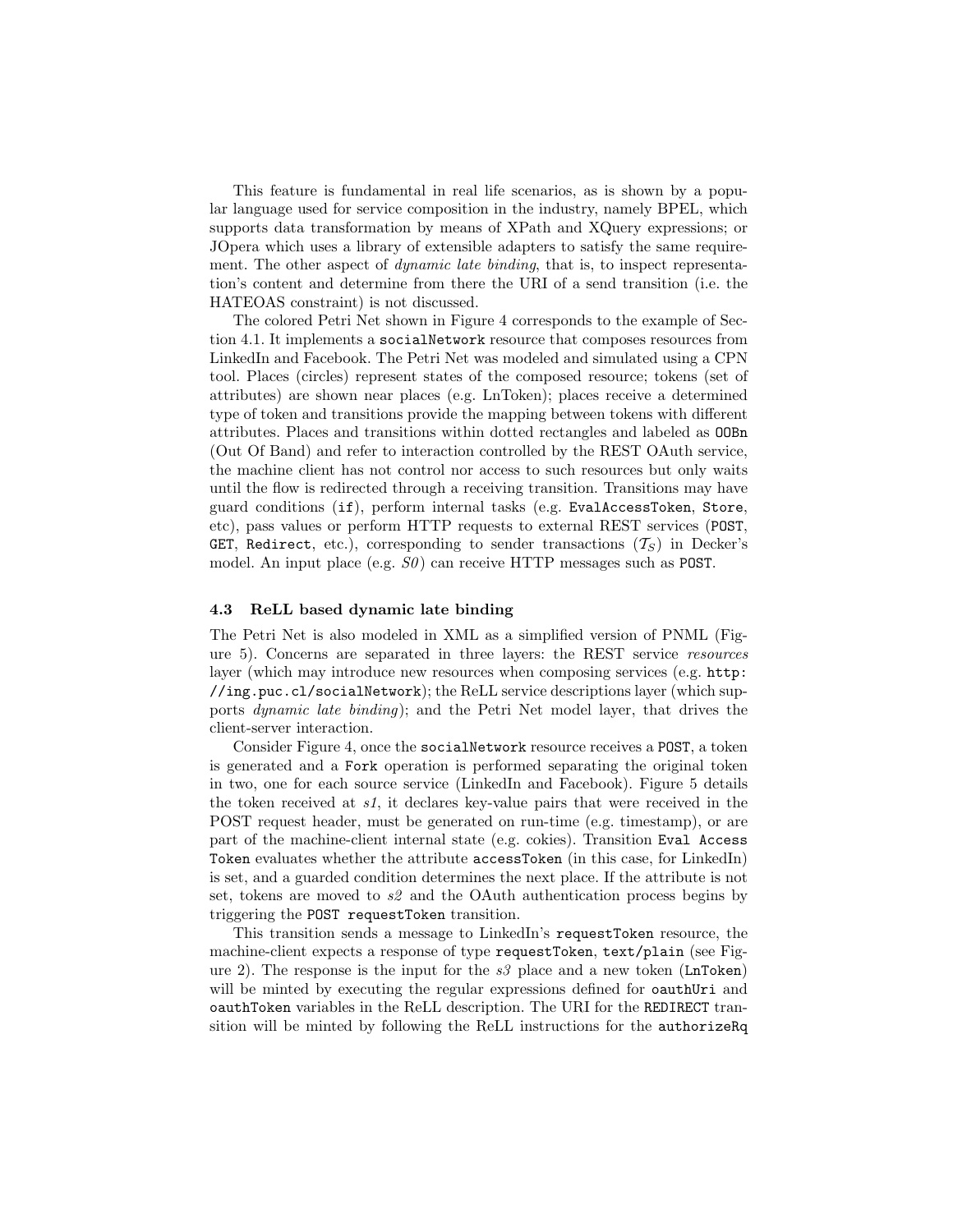```
 <place id="s1" resource="SocialNetwork">
        <token name="LnToken">
          <attr location="header" name="lnUser"/>
          <attr location="cookie" name="oauth_consumer_key" />
          <attr name="oauth_nonce" type="Random"/>
          <attr name="oauth_timestamp" type="Timestamp"/>
          <attr name="oauth_signature_method">HMAC-SHA1</attr>
         <attr location="cookie" name="oauth_callback" />
          <attr location="cookie" name="accessToken" />
         <attr name="oauth_version">1.0</attr>
          <attr location="cookie" name="connections" />
       </token>
     </place>
 ...
     <place id="s3" resource="requestToken">
        <token name="LnToken">
          <attr location="body" name="oauthUri"/>
          <attr location="body" name="oauthToken"/>
        </token>
     </place>
     <transition id="REDIRECT" link="authorize_rq">
        <token name="LnToken">
 <attr location="body" name="oauthUri"/>
 <attr location="body" name="oauthVerifier"/>
        </token>
     </transition>
     <place id="wait" resource="authorize"/>
     <place id="s5" resource="callback">
 ...
```
Fig. 5. Petri Net XML snippet

link. To follow the minted URI, the machine-client must sent the LnToken, when performing a get operation on the http protocol, and expect a text/plain response; at most one link may be generated and the retrieved resource will correspond to the authorize type (Figure [2\)](#page-4-0). The authorize resource represents the beginning of an out of band conversation between the service provider (e.g. LinkedIn) and a Web client controled by the provider. The machine-client waits until a response corresponding to the callback resource is received at place s5. An internal operation will store part of the received response (the accessToken), a new URI will be minted for the next transition (GET connections) and the token as detailed initialed for the s1 place will be sent with updated values (cookies). The response of both LinkedIn and Facebook services will be merged and a new resource will be generated (i.e. socialNetwork/1).

A CPN tool was used to model and simulate the service composition. An XML description for the Petri was generated, and both Petri and ReLL descriptions were parsed, uploaded and executed by the machine-client. Internally, the machine-client includes libraries for parsing and executing regular and XPath expressions, as well as an HTTP client to perform requests to REST resources and expose itself as a resource: the SocialNetwork. Transitions are fired according to an enablement component that handles the markings and tokens passed among places.